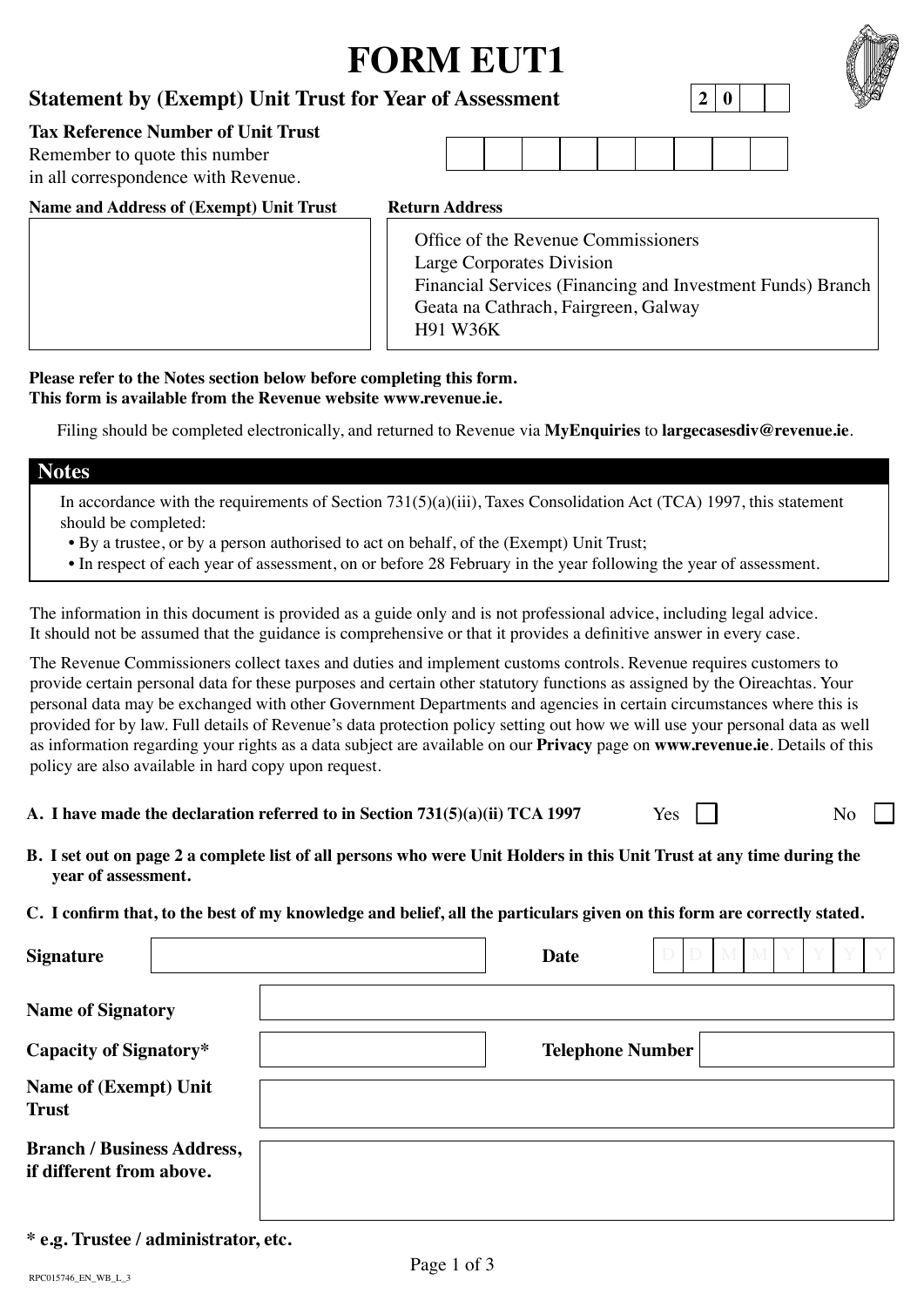| <b>Name of Unit Trust:</b> |  |  |
|----------------------------|--|--|
|----------------------------|--|--|

**Unit Trust's Tax Reference Number:**



**Net Asset Value at End of Accounting Period:**

## **Details of Unit Holders**

| Name and Address of each Unit Holder in the Trust | Unit Holder's Tax Reference No. |  |  |  |  |  |  |  |  | Unitholding at End<br>of Accounting Period | Date Revenue approval<br>granted to Unit Holder |  |  |
|---------------------------------------------------|---------------------------------|--|--|--|--|--|--|--|--|--------------------------------------------|-------------------------------------------------|--|--|
|                                                   |                                 |  |  |  |  |  |  |  |  |                                            |                                                 |  |  |
|                                                   |                                 |  |  |  |  |  |  |  |  |                                            |                                                 |  |  |
|                                                   |                                 |  |  |  |  |  |  |  |  |                                            |                                                 |  |  |
|                                                   |                                 |  |  |  |  |  |  |  |  |                                            |                                                 |  |  |
|                                                   |                                 |  |  |  |  |  |  |  |  |                                            |                                                 |  |  |
|                                                   |                                 |  |  |  |  |  |  |  |  |                                            |                                                 |  |  |
|                                                   |                                 |  |  |  |  |  |  |  |  |                                            |                                                 |  |  |
|                                                   |                                 |  |  |  |  |  |  |  |  |                                            |                                                 |  |  |
|                                                   |                                 |  |  |  |  |  |  |  |  |                                            |                                                 |  |  |
|                                                   |                                 |  |  |  |  |  |  |  |  |                                            |                                                 |  |  |
|                                                   |                                 |  |  |  |  |  |  |  |  |                                            |                                                 |  |  |
|                                                   |                                 |  |  |  |  |  |  |  |  |                                            |                                                 |  |  |

Revenue's data protection policy and information are available on the Revenue website.

| <b>Penalties</b> | The law provides for penalties for the making of an incorrect or incomplete statement, I |
|------------------|------------------------------------------------------------------------------------------|
|                  | or failure to make a statement in accordance with Section $731(5)(a)(iii) TCA 1997$ .    |
|                  | Page 2 of 3                                                                              |